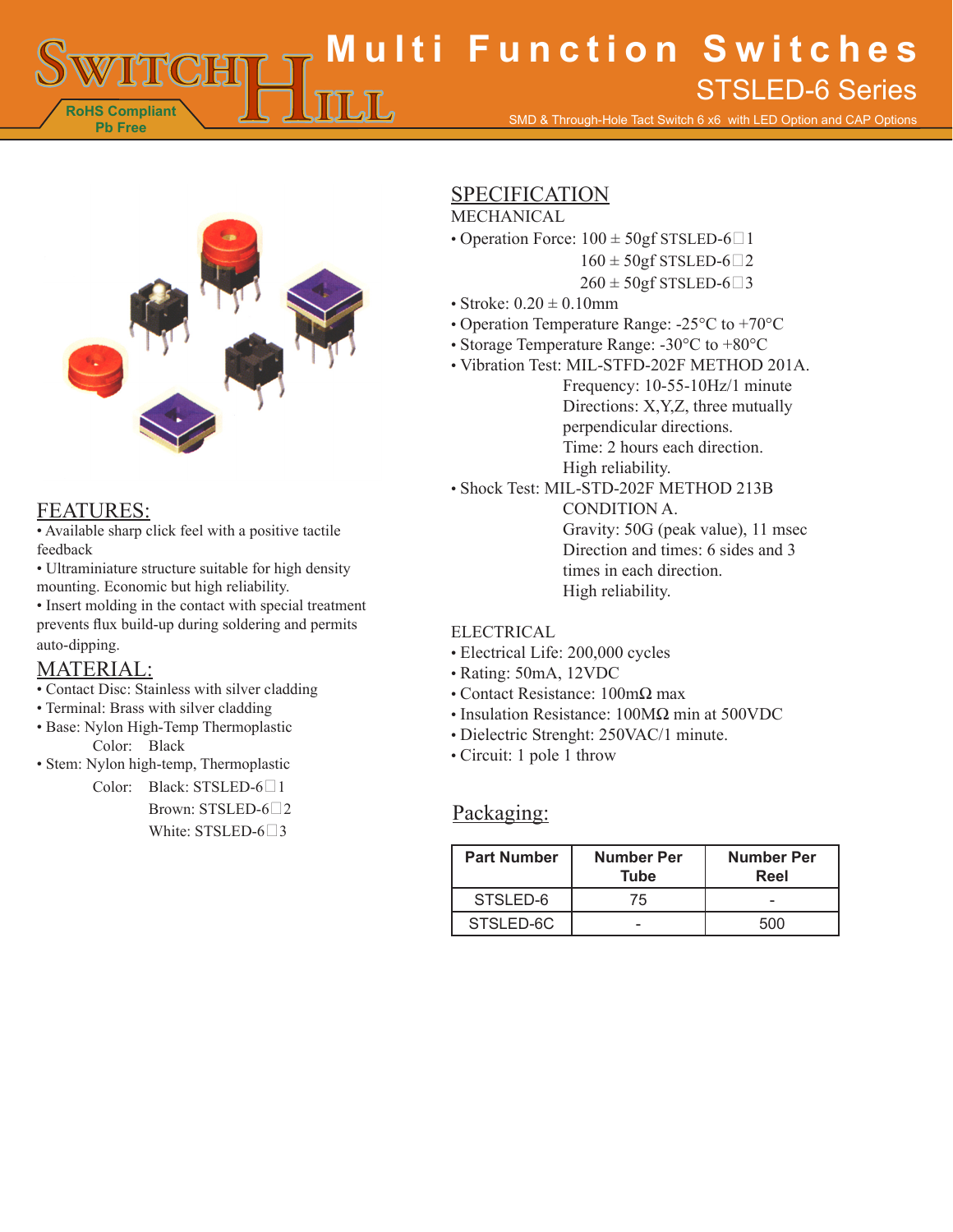**Multi Function Switches** STSLED-6 Series $\overline{\text{L/L}}$ **RoHS Compliant** SMD & Through-Hole Tact Switch 6 x6 with LED Option and CAP Options **Pb Free**











## **STSLED-6A**



 $4.00[0.1575]$ **HARRY AREA** 

> $\frac{0.50}{[0.02]}$  $\frac{0.40}{[0.0157]}$

 $6.50^{+0.30}_{-0.40}[0.256^{+0.012}_{-0.016}]$ <br>7.80<sup>+0.30</sup><sub>[0.307</sub>+0.012]<br>7.80<sup>+0.30</sup><sub>[0.307</sub>+0.012]

 $-5.00[0.1969] -$ 

 $-50000000$ 

3.50[0.1378]

Ŧ





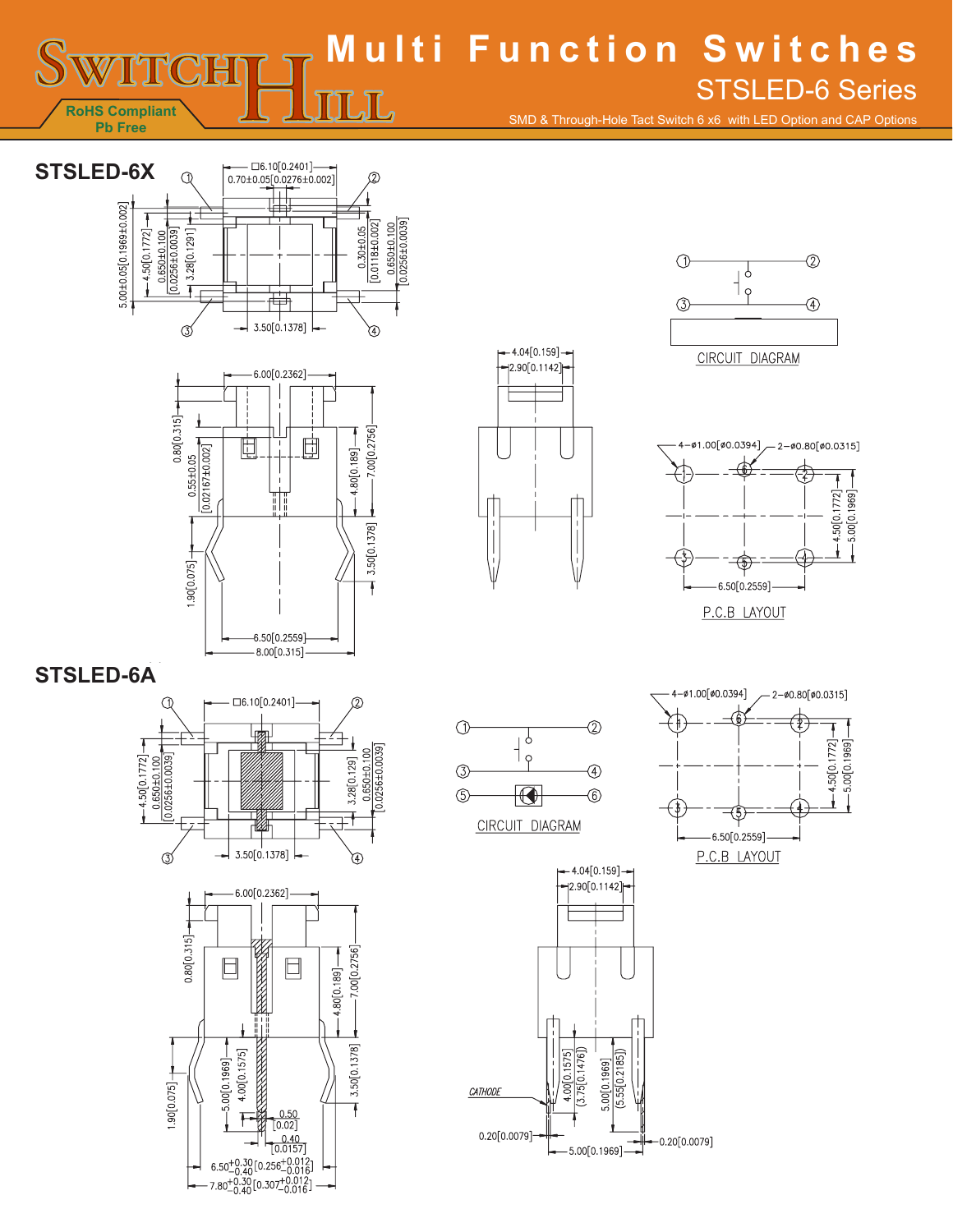# **Multi Function Switches** STSLED-6 Series $\mathbb{L} \mathbb{L}$

SMD & Through-Hole Tact Switch 6 x6 with LED Option and CAP Options

# **STSLED-6B**

**RoHS Compliant Pb Free**







# **STSLED-6C**







CIRCUIT DIAGRAM